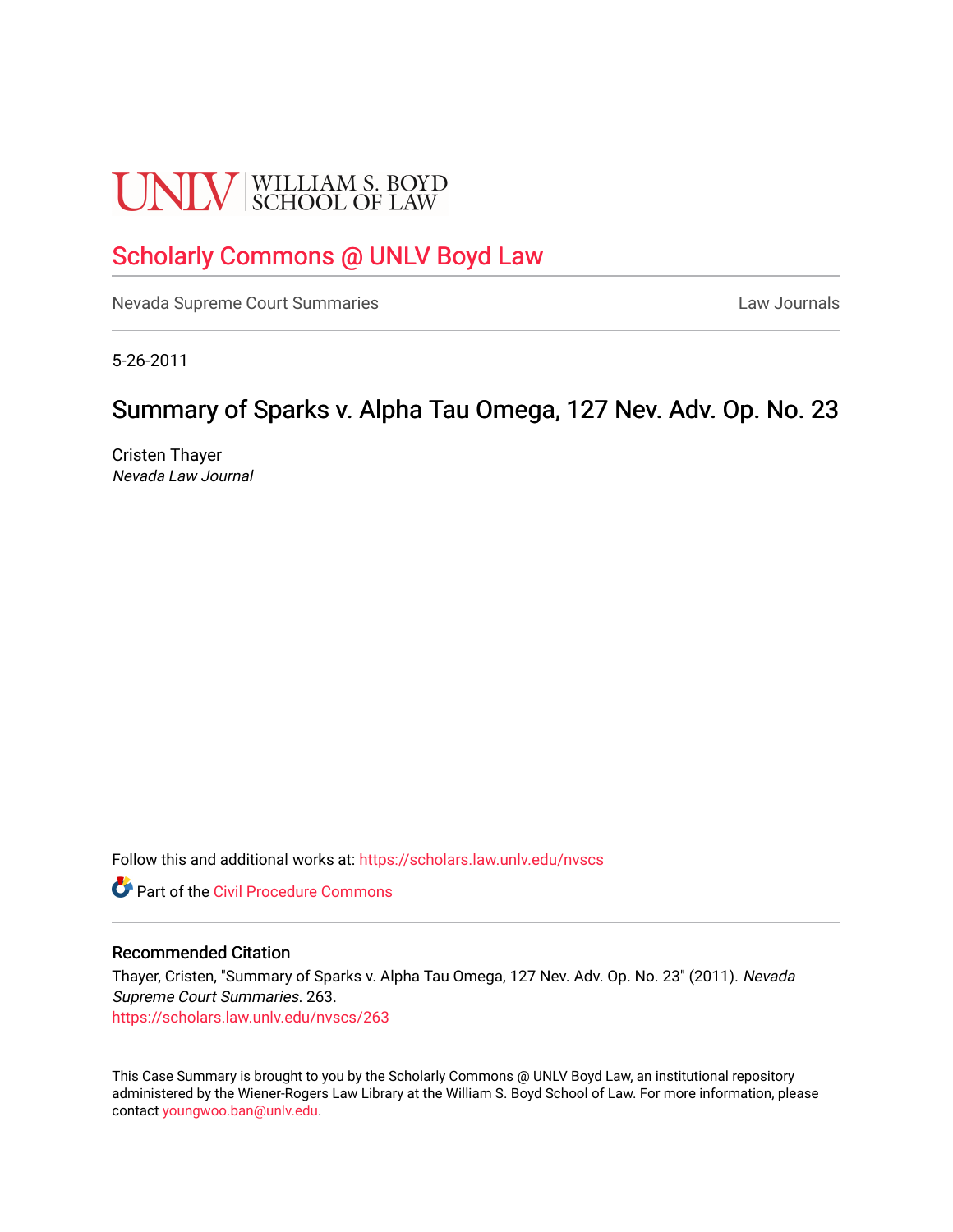*Sparks v. Alpha Tau Omega*, [1](#page-1-0)27 Nev. Adv. Op. No. 23 (May 26, 2011)<sup>1</sup> CIVIL PROCEDURE-Reasonable Diligence and Fictional Defendants TORTS-Liability for Third Party's Actions

## **Summary**

 Appeal from two district court orders granting summary judgment in favor of multiple defendants in a tort action.

# **Disposition/Outcome**

 The Supreme Court of Nevada affirmed both of the district court's grants of summary judgment.

# **Factual and Procedural History**

 In October 2002, appellants Roy and Andrea Sparks ("Sparkses") attended a tailgate gathering for a football game between the University of Nevada, Las Vegas (UNLV) and the University of Nevada, Reno (UNR). During the tailgate, Roy Sparks and Jeffrey Clack ("Clack") got into a fight, which resulted in Clack biting off a piece of Roy's nose. Clack was attending a separate tailgate gathering across from the Sparkses put on by the UNR Alumni Association and the Southern Nevada Young Alumni Association (SNYAC). Members of both the UNLV and UNR chapters of Alpha Tau Omega (ATO) were also at the Alumni gathering.

In February 2004, the Sparkses filed suit against Clack, the national ATO association, the local UNLV and UNR ATO chapters, and other university entities, along with fictitious Roe and Doe defendants, for negligence and numerous intentional torts. During discovery, the Sparkses learned the Alumni organizations involvement in the tailgate. In 2006, the Sparkses were granted a motion to amend their complaint to include the Alumni defendants. Eight months later the Sparkses filed an amended complaint naming the Alumni defendants.

 The Alumni defendants filed a motion to dismiss or in the alternative for summary judgment. The district court granted the Alumni defendants' summary judgment because the Sparkses failed to exercise reasonable diligence to ascertain the unknown defendants and promptly amend the pleadings. Therefore, the statute of limitation barred the Sparkses claims because they failed to prove the required elements for the amendment to relate back. The ATO defendants also filed a motion for summary judgment, arguing they owed no duty of care to the Sparkses, which the district court granted.

# **Discussion**

 Justice Hardesty, writing for the Court, held summary judgment was proper for the Alumni respondents because the Sparkses did not exercise reasonable diligence to ascertain the

<span id="page-1-0"></span> <sup>1</sup> By Cristen Thayer.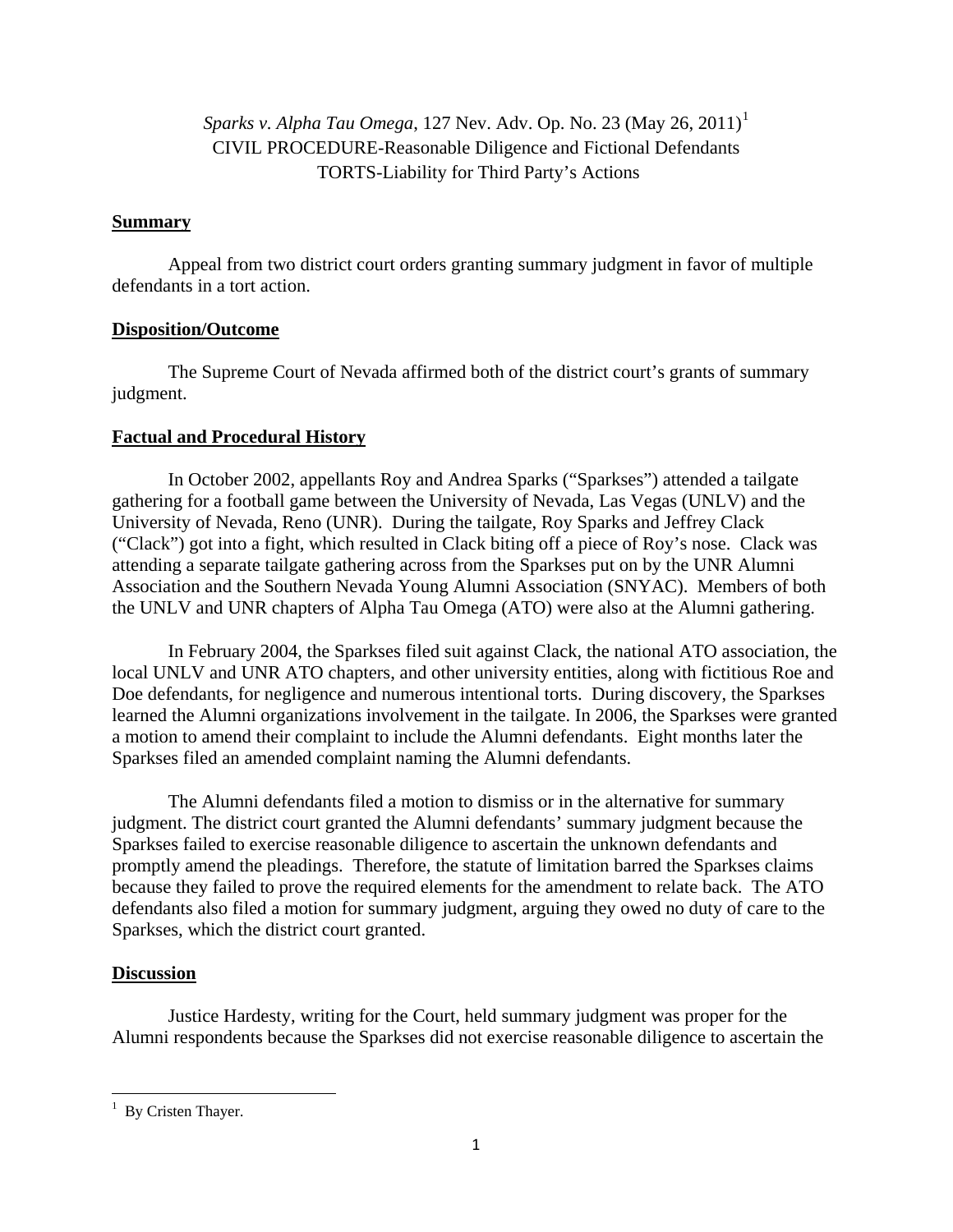identity of unknown defendants. Furthermore, the ATO respondents were not liable because they did not owe a duty of care to the Sparkses and also did not control or ratify Clack's behavior.

#### **The District Court Did Not Err in Granting the Alumni Respondents Summary Judgment**

In granting the Alumni respondents motion to dismiss or in the alternative for summary judgment, the district court considered documents outside the motion, therefore the court treated the order as an order for summary judgment, which is reviewed de novo.

#### *Reasonable Diligence*

Nev. R. Civ. Pro. 10(a) allows a party to replace a Doe or Roe defendant with a named party when the true identity is discovered. In addition, the amendment can relate back to the date of the filing of the original complaint when the plaintiff can prove compliance with the *Nurenberger* test.<sup>[2](#page-2-0)</sup> Under *Nurenberger*, the plaintiff must (1) plead fictitious or doe defendants in the caption of the complaint, (2) plead the basis for naming the defendants by other than their true identity, and (3) exercise reasonable diligence to ascertain the true identity of the intended defendants and promptly move to amend the complaint to substitute the actual for the fictional. The district court found the Sparkses failed the third prong and therefore the amendment adding the Alumni respondents did not relate back.

 The requirement of reasonable diligence is intended to guard against abuse of using Doe defendants as placeholders to circumvent the statute of limitations. However, the Court had not yet defined what reasonable diligence is in the context of relating back an amendment. The Court instructed the district courts to look to other jurisdictions that have established factors that show reasonable diligence. These factors include, but are not limited to: (1) whether the party unreasonably delayed amending the pleading to reflect the true identity of a defendant once it became known,<sup>[3](#page-2-1)</sup> or (2) used judicial mechanisms such as discovery to ascertain the identity of the unknown defendant<sup>[4](#page-2-2)</sup>, or  $(3)$  whether the defendant somehow obstructed the plaintiff's inquiry.<sup>[5](#page-2-3)</sup>

 Here, the Sparkses were not reasonably diligent. One year and seven months after filing the joint case conference report, the Sparkses discovered the Alumni respondents were involved in the tailgate. At that point they did file a motion to amend, but then waited almost eight months after the district court granted the motion to file the amended complaint. The Sparkses only defense for this delay was a complex set of facts and witnesses who claimed memory loss frustrated discovery. However, the Court rejected this defense as it did not explain the eight month delay in filing the amended complaint after receiving authorization. Additionally, the Sparkses took only two depositions between discovery commencement and filing the motion to amend, and there is no evidence the defendants obstructed the investigation. Thus, the district court correctly found the Sparkses failed to exercise reasonable diligence in ascertaining the

 2 Nurenberger Hercules-Werke GMBH v. Virostek, 107 Nev. 873, 881, 822 P.2d 1100, 1106 (1991).

<span id="page-2-1"></span><span id="page-2-0"></span><sup>3</sup> Ensey v. Culhane, 727 A.2d 687, 690 (R.I. 1999).

<span id="page-2-2"></span><sup>4</sup> Price v. Clark, 21 So. 3d 509, 526 (Miss. 2009).

<span id="page-2-3"></span><sup>&</sup>lt;sup>5</sup> Fazzalare v. Desa Industries Inc., 351 N.W.2d 886, 893 (Mich. Ct. App. 1984) (Beasley, J., dissenting).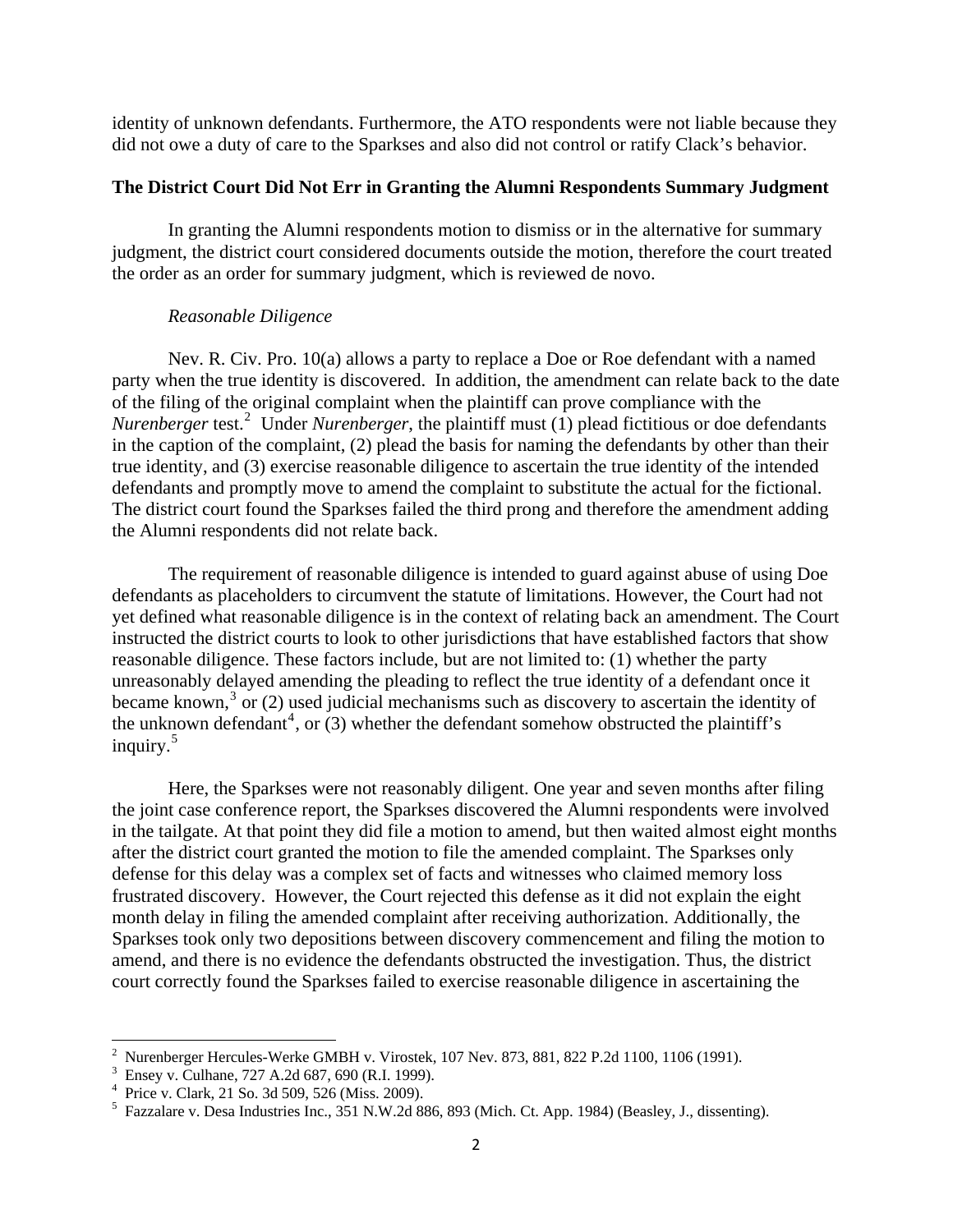identity of the Alumni respondents, and properly granted summary judgment in favor of the Alumni respondents.

## **The District Court Did Not Err in Granting the ATO Respondents Summary Judgment**

Whether a defendant owed a plaintiff a duty of care is a question of law, and here, neither ATO national or local ATO chapters owed the Sparkses a duty of care.

#### *Special Relationship and the Duty of Care*

 Generally, in negligence claims a party has no duty to control the dangerous conduct of another. However, when a special relationship exists between the parties, and the harm created by the defendant's conduct is foreseeable, this general rule does not apply.<sup>[6](#page-3-0)</sup> Control is required to establish a special relationship between the national and local fraternity chapters and thir d parties, because when one party submits to the control of another, the controlling party must protect the controlled party from reasonably foreseeable threats based on the dominant submissive relationship.<sup>[7](#page-3-1)</sup> The control must be real, and if exercised, would meaningfully reduce the risk of harm that actually occurred.<sup>[8](#page-3-2)</sup> The Court next analyzed the national and local chapters separately.

#### *Relationship Between ATO National and the Sparkses*

 ATO national must have had a duty to monitor or control its local chapters to be held liable. Although the Court never addressed this issue, it found the Pennsylvania Supreme Court's take on the matter instructive. <sup>[9](#page-3-3)</sup> In *Alumni Ass'n v. Sullivan*, a college student consumed alcohol at a party hosted by his dormitory and a fraternity, of which he was not a member. The student then allegedly set a fire at a neighboring fraternity. The neighboring fraternity sued both the student for setting the fire, and the first fraternity for negligently providing the student with alcohol. The court found the national organization did not have a duty to monitor the everyday activities of its local chapters because the national organization did not have the resources to monitor the actions of the chapter contemporaneously with the event.<sup>[10](#page-3-4)</sup> Here, the Sparkses failed to present evidence why ATO national should be liable for an event over which it had no control or supervision. Therefore, ATO national owed no duty of care to the Sparkses because no special relationship existed.

#### *Relationship Between ATO-UNR and ATO-UNLV and the Sparkses*

 Similarly, the local chapters owed a duty of care to the Sparkses only if they had a special relationship with either Clack or the Sparkses, which was dependent on the existence of actual control. The Sparkses argued the relationship that gave rise to control was that akin to that of a

<span id="page-3-0"></span><sup>&</sup>lt;sup>6</sup> Sanchez v. Wal-Mart Stores, Inc., 125 Nev. \_\_\_, \_\_, 221 P.3d 1276, 1280 (2009).

<span id="page-3-1"></span>Scialabba v. Brandise Const. Co., 112 Nev. 965, 969, 921 P.2d 928, 930 (1996).

<span id="page-3-2"></span><sup>8</sup> Grand Aerie Fraternal Order v. Carneyhan, 169 S.W.3d 849, 851 (Ky. 2005).

<span id="page-3-3"></span><sup>9</sup> Alumni Ass'n v. Sullivan, 572 A.2d 1209, 1209-10 (Pa. 1990).

<span id="page-3-4"></span><sup>10</sup> *See also* Carneyhan, 169 S.W.3d at 854; Colangelo v. Tau Kappa Epsilon Fraternity, 518 N.W.2d 289, 292 (Mich. Ct. App. 1994).